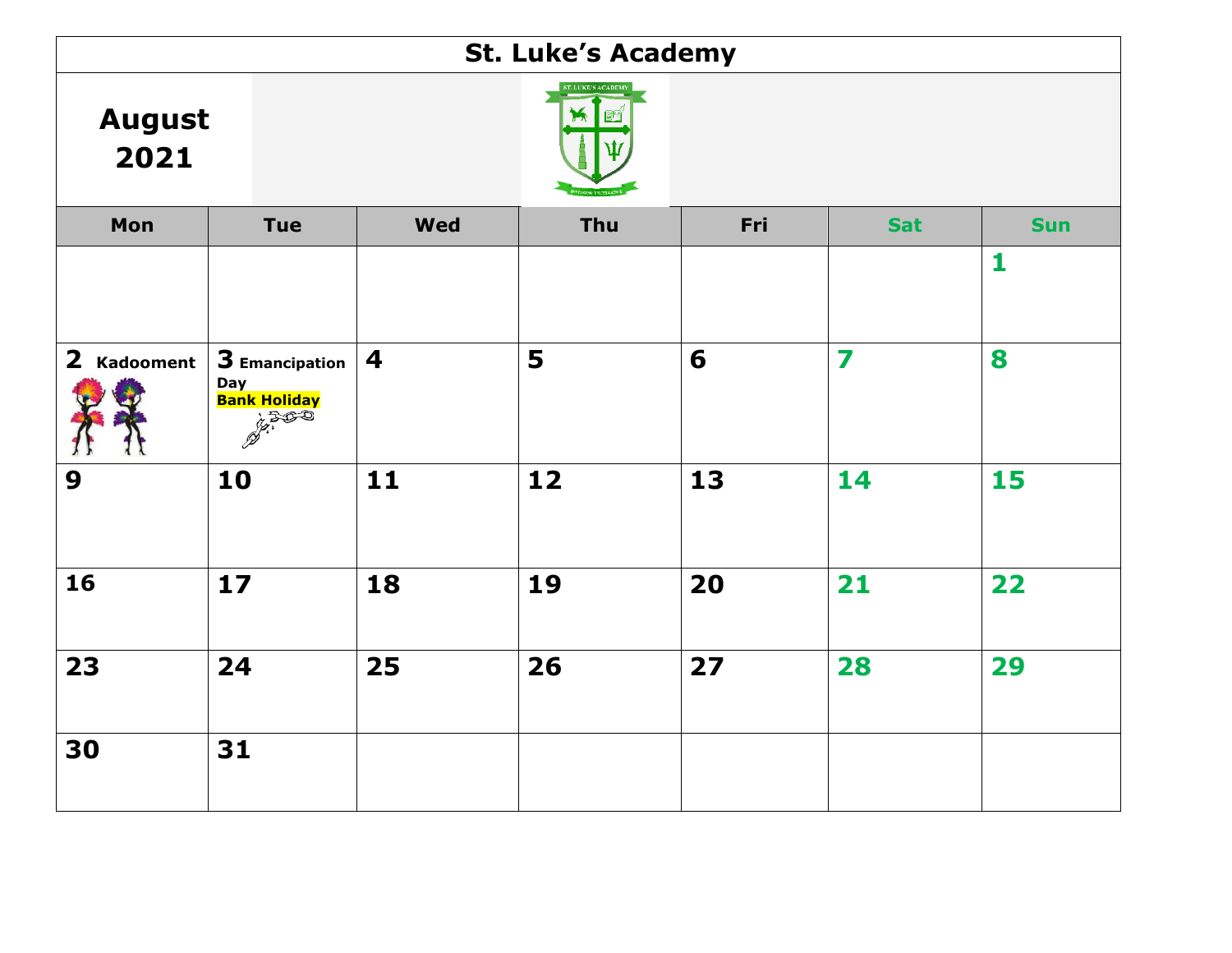|                                                                                                           | <b>St. Luke's Academy</b>                                    |                                                                                            |                                                               |                                                                         |            |            |  |  |  |
|-----------------------------------------------------------------------------------------------------------|--------------------------------------------------------------|--------------------------------------------------------------------------------------------|---------------------------------------------------------------|-------------------------------------------------------------------------|------------|------------|--|--|--|
| <b>September</b><br>2021                                                                                  |                                                              |                                                                                            |                                                               |                                                                         |            |            |  |  |  |
| Mon                                                                                                       | <b>Tue</b>                                                   | Wed                                                                                        | Thu                                                           | Fri                                                                     | <b>Sat</b> | <b>Sun</b> |  |  |  |
|                                                                                                           |                                                              | $1$ Teacher<br>planning week                                                               | 2 Teacher<br>planning week<br>new Montessori<br>students only | 3<br><b>Teacher</b><br>planning week<br>new Montessori<br>students only | 4          | 5          |  |  |  |
| 6 Parent<br><b>Orientation 9-</b><br>9:30am<br><b>After school</b><br>activities sign up<br>$9:30 - 10am$ | $7$ wk1<br><b>School opens</b><br>11:30am pick<br>up for all | 8<br>whole day classes<br>resume<br>After care to 4pm<br>No extra-curricular<br>activities | 9                                                             | 10                                                                      | 11         | 12         |  |  |  |
| 13<br>Wk2<br>Extra-curricular<br>activities resume                                                        | 14                                                           | 15                                                                                         | 16                                                            | 17                                                                      | 18         | 19         |  |  |  |
| <b>20 wk3</b><br><b>Talk Like</b><br>a Pirate<br>Day                                                      | $21$ Int'l Day Of<br>Peace                                   | 22                                                                                         | 23                                                            | 24                                                                      | 25         | 26         |  |  |  |
| 27<br>Wk <sub>4</sub>                                                                                     | 28                                                           | 29                                                                                         | 30                                                            |                                                                         |            |            |  |  |  |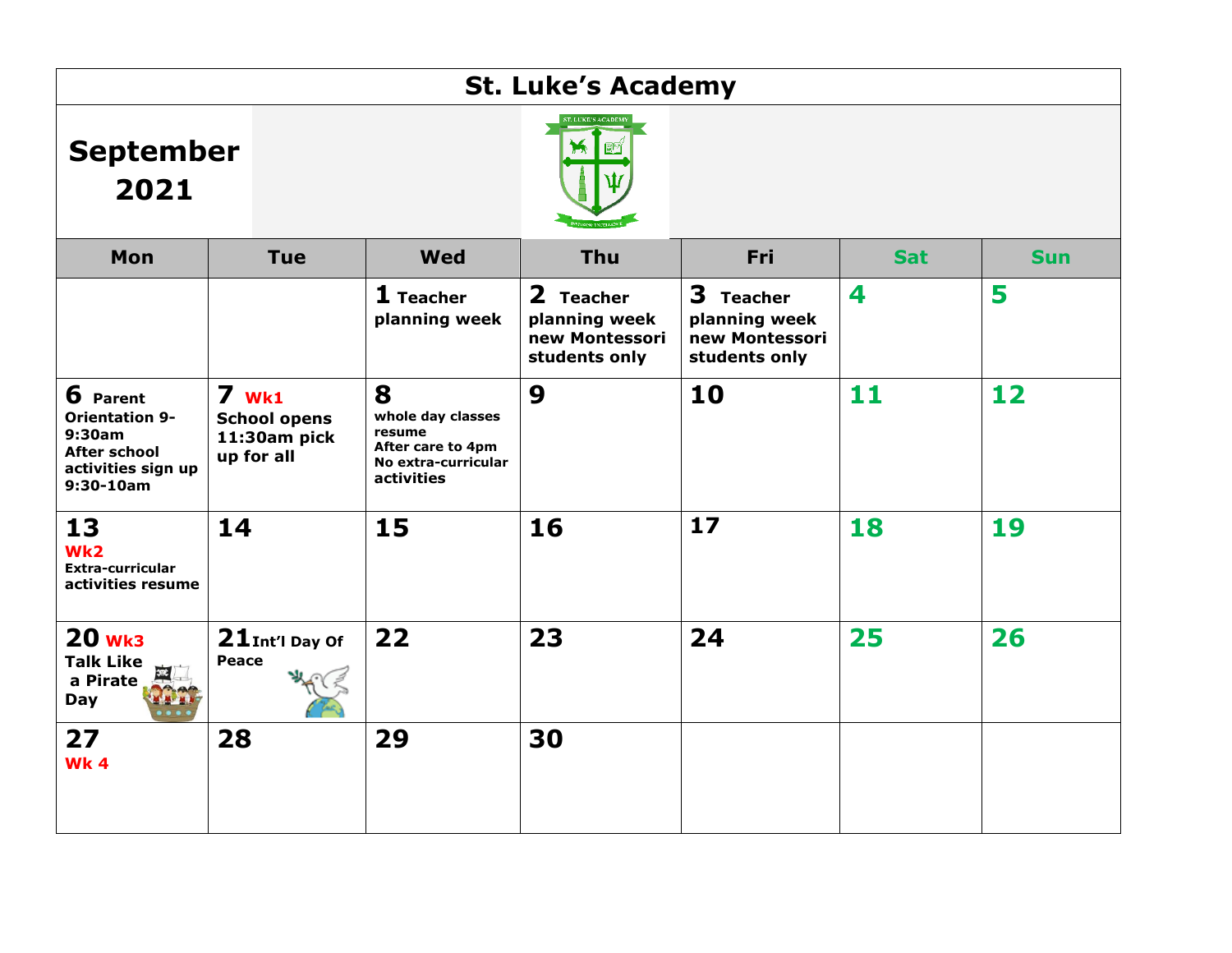|                                                                               |                                         |                                         | <b>St. Luke's Academy</b>               |                                                                  |              |                        |
|-------------------------------------------------------------------------------|-----------------------------------------|-----------------------------------------|-----------------------------------------|------------------------------------------------------------------|--------------|------------------------|
| <b>October</b><br>2021                                                        |                                         |                                         | <b>ST. LUKE'S ACADEMY</b>               |                                                                  |              |                        |
| Mon                                                                           | <b>Tue</b>                              | <b>Wed</b>                              | <b>Thu</b>                              | Fri                                                              | <b>Sat</b>   | <b>Sun</b>             |
|                                                                               |                                         |                                         |                                         | $\mathbf{1}$<br>\$2.00                                           | $\mathbf{2}$ | 3                      |
| 4 wk5                                                                         | 5                                       | 6                                       | $\overline{\mathbf{z}}$                 | 8<br>\$2.00                                                      | 9            | 10                     |
| 11 wk6                                                                        | 12                                      | 13                                      | 14                                      | 15<br>Teacher's<br><b>Professional Day-</b><br><b>No Classes</b> | 16           | 17                     |
| $18$ Wk7<br><b>Mid Term</b><br><b>Holiday</b><br><b>Feast Of ST Luke</b><br>也 | 19<br><b>Mid Term</b><br><b>Holiday</b> | 20<br><b>Mid Term</b><br><b>Holiday</b> | 21<br><b>Mid Term</b><br><b>Holiday</b> | 22<br><b>Mid Term</b><br><b>Holiday</b>                          | 23           | 24                     |
| 25 wk8                                                                        | 26                                      | 27                                      | 28                                      | 29<br>\$2.00                                                     | 30           | 31<br><b>Halloween</b> |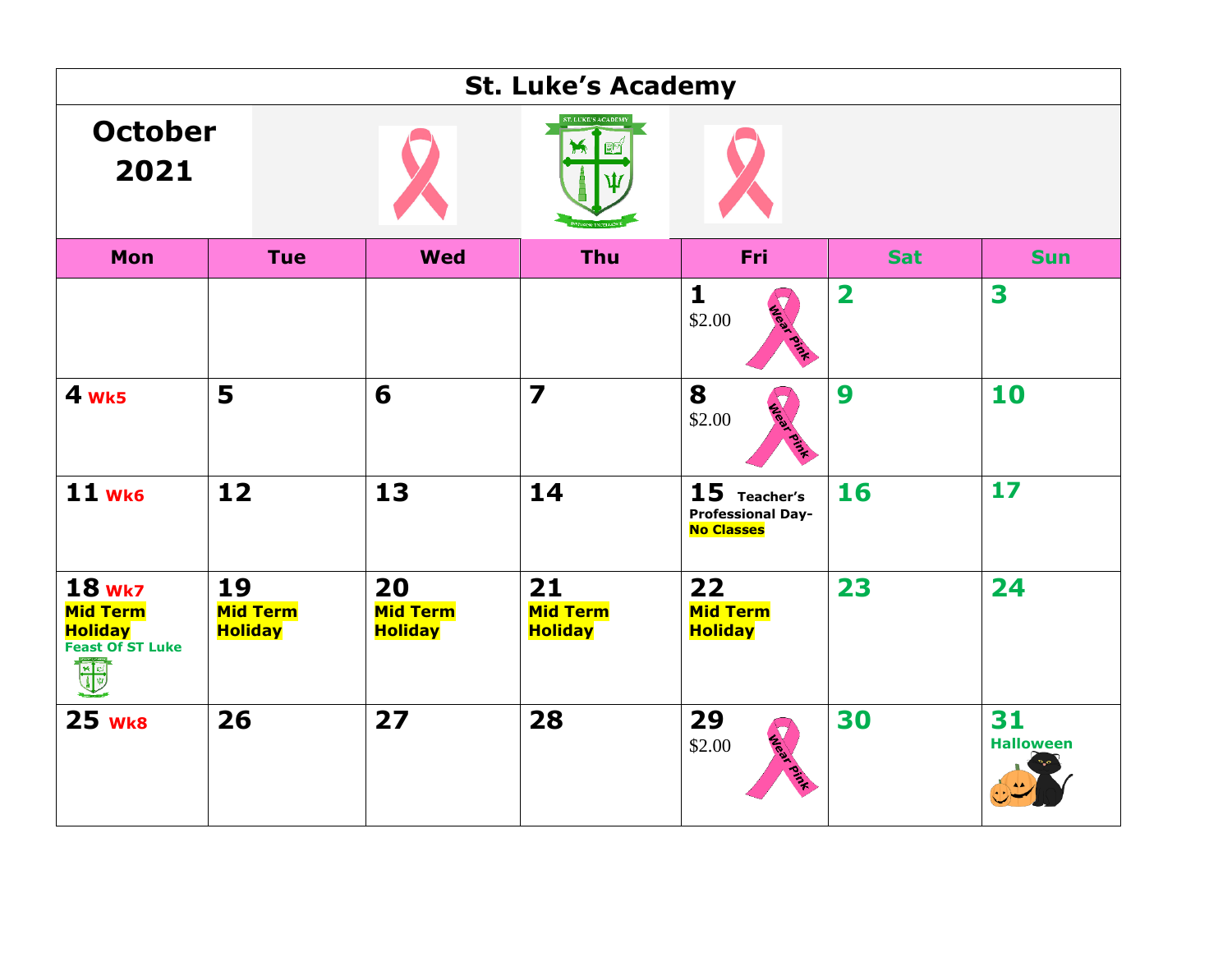| <b>St. Luke's Academy</b>                                    |                                                      |            |                         |                                                                         |            |            |  |  |
|--------------------------------------------------------------|------------------------------------------------------|------------|-------------------------|-------------------------------------------------------------------------|------------|------------|--|--|
| <b>November</b><br>2021                                      |                                                      | Ψ          |                         | Ψ                                                                       |            |            |  |  |
| Mon                                                          | <b>Tue</b>                                           | <b>Wed</b> | Thu                     | Fri                                                                     | <b>Sat</b> | <b>Sun</b> |  |  |
| 1 wk9                                                        | $\overline{\mathbf{2}}$                              | 3          | $\overline{\mathbf{4}}$ | 5 National<br><b>Colours</b><br>Day!<br>$$2.00$ $\sqrt{\frac{\Psi}{}}$  | 6          | 7          |  |  |
| <b>8 WK10</b>                                                | 9                                                    | 10         | 11                      | 12 National<br><b>Colours</b><br>Day!<br>$ \Psi $<br>\$2.00             | 13         | 14         |  |  |
| $15$ wk11<br><b>Anti-bullying</b><br>Week "one<br>kind word' | 16                                                   | $17$       | 18                      | 19<br><b>National</b><br><b>Colours</b><br>Day!<br>\$2.00               | 20         | 21         |  |  |
| 22 wk12<br><b>Primary Exams</b>                              | 23                                                   | 24         | 25                      | 26 National<br><b>Colours</b><br>Day!<br>$$2.00$ $\sqrt{\frac{\Psi}{}}$ | 27         | 28         |  |  |
| 29 <b>Wk13</b><br><b>Primary Parent</b><br><b>Meetings</b>   | 30<br><b>Independence</b><br><b>Day Holiday</b><br>Ψ |            |                         |                                                                         |            |            |  |  |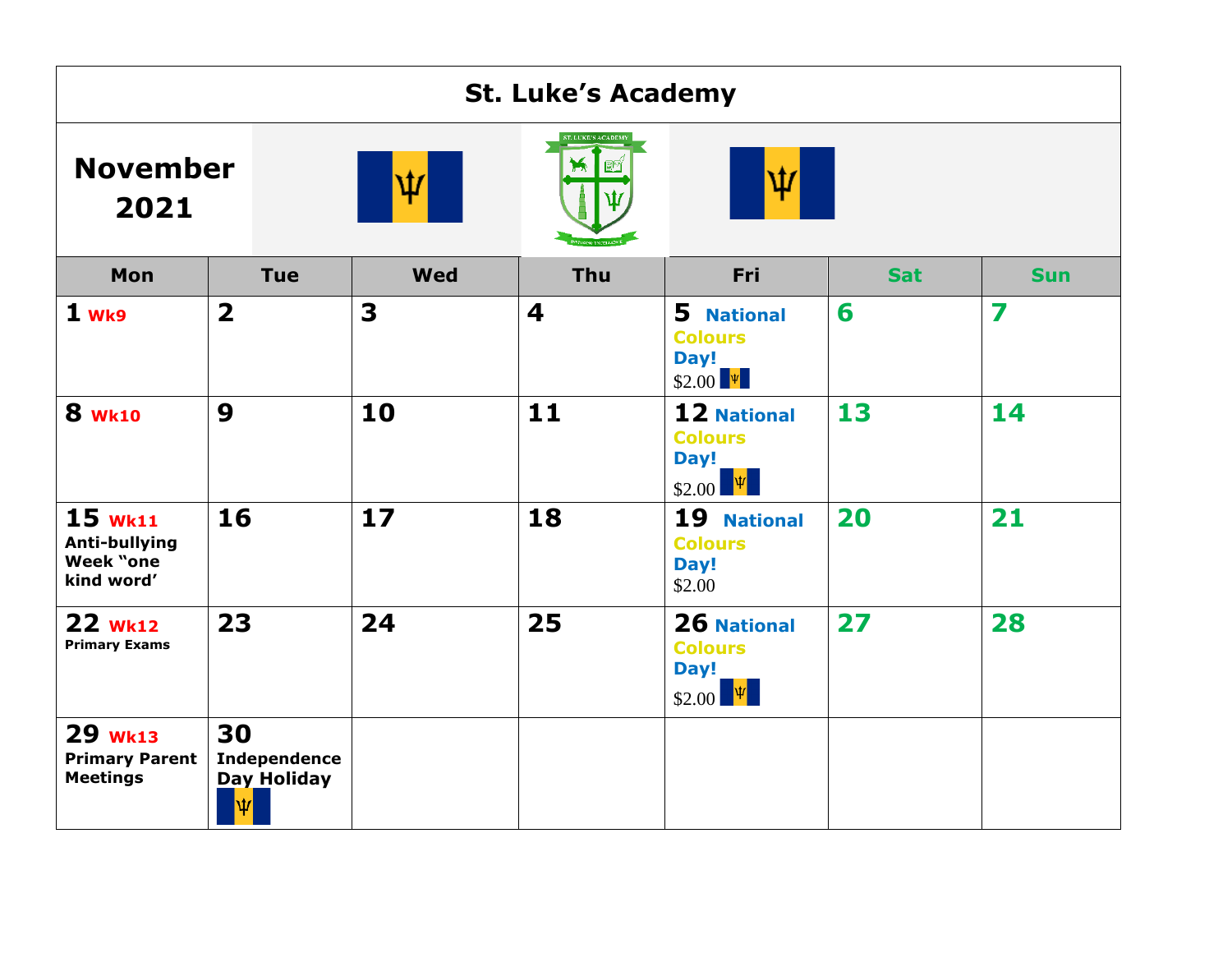| <b>St. Luke's Academy</b>                                  |                                                                     |                                                                                                      |                                                                      |                                                                  |                     |                         |  |  |
|------------------------------------------------------------|---------------------------------------------------------------------|------------------------------------------------------------------------------------------------------|----------------------------------------------------------------------|------------------------------------------------------------------|---------------------|-------------------------|--|--|
| <b>December</b><br>2021                                    |                                                                     |                                                                                                      |                                                                      |                                                                  |                     |                         |  |  |
| Mon                                                        | <b>Tue</b>                                                          | <b>Wed</b>                                                                                           | <b>Thu</b>                                                           | Fri                                                              | <b>Sat</b>          | <b>Sun</b>              |  |  |
|                                                            |                                                                     | $\mathbf{1}$                                                                                         | $\overline{\mathbf{2}}$                                              | 3                                                                | 4                   | 5                       |  |  |
| 6 w <sub>k14</sub>                                         | $\overline{\mathbf{z}}$<br>Last day of<br>classes for<br>Montessori | <b>8</b> Montessori<br><b>Carols 8-11:30</b><br>Last day of<br><b>Primary Classes</b><br>3pm pick up | <b>9 Primary Dept.</b><br><b>Christmas</b><br>celebration 9-<br>11am | 10<br>$\mathbf{C}$<br>PASSED OF LAST<br>Merry<br><b>tristmas</b> | 11                  | 12                      |  |  |
| 13                                                         | 14                                                                  | 15                                                                                                   | 16                                                                   | 17                                                               | 18                  | 19                      |  |  |
| 20                                                         | 21                                                                  | 22                                                                                                   | 23                                                                   | 24<br>Christmas Eve                                              | 25 Christmas<br>Day | 26<br><b>Boxing Day</b> |  |  |
| 27<br><b>Boxing Day</b><br>observed<br><b>Bank Holiday</b> | 28                                                                  | 29                                                                                                   | 30                                                                   | 31 New Year's<br><b>Eve</b>                                      |                     |                         |  |  |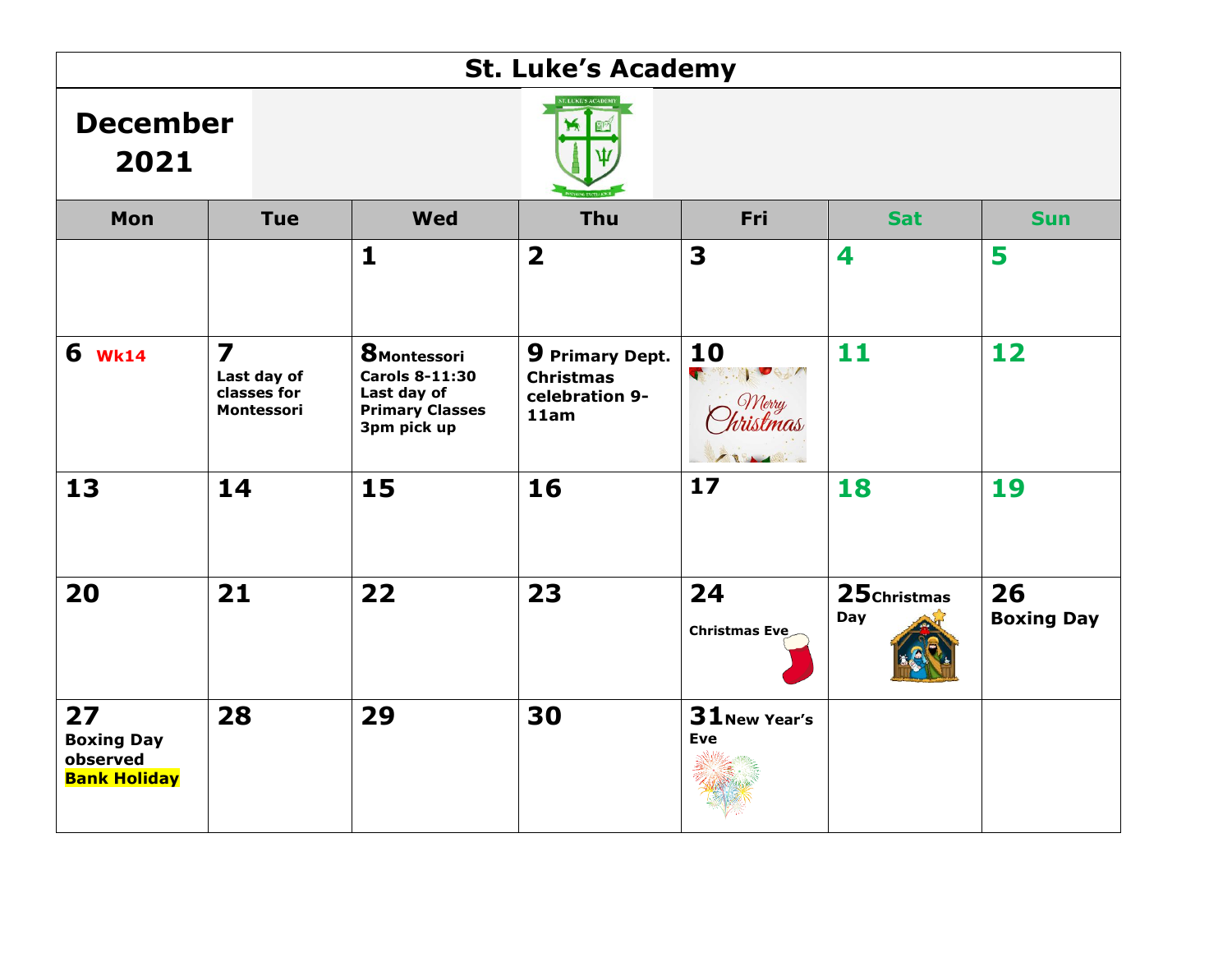|                                                   | <b>St. Luke's Academy</b>                           |            |     |                                                                     |                                                   |                         |  |  |  |
|---------------------------------------------------|-----------------------------------------------------|------------|-----|---------------------------------------------------------------------|---------------------------------------------------|-------------------------|--|--|--|
| <b>January</b><br>2022                            |                                                     |            |     |                                                                     |                                                   |                         |  |  |  |
| Mon                                               | <b>Tue</b>                                          | <b>Wed</b> | Thu | Fri                                                                 | <b>Sat</b>                                        | <b>Sun</b>              |  |  |  |
|                                                   |                                                     |            |     |                                                                     | 1 New Year's<br><b>Day</b><br><b>Bank Holiday</b> | $\overline{\mathbf{2}}$ |  |  |  |
| <b>3</b> wk1<br><b>Teacher Prep</b><br><b>Day</b> | 4 School<br><b>Reopens for all</b><br>students<br>围 | 5          | 6   | $\overline{\mathbf{z}}$                                             | 8                                                 | 9                       |  |  |  |
| 10 <sub>Wk2</sub>                                 | 11                                                  | 12         | 13  | 14                                                                  | 15                                                | 16                      |  |  |  |
| 17 <sub>Wk3</sub>                                 | 18                                                  | 19         | 20  | 21<br><b>Errol</b><br><b>Barrow</b><br><b>Day</b><br><b>Holiday</b> | 22                                                | 23                      |  |  |  |
| 24 wk4                                            | 25                                                  | 26         | 27  | 28                                                                  | 29                                                | 30                      |  |  |  |
| <b>31wk5</b>                                      |                                                     |            |     |                                                                     |                                                   |                         |  |  |  |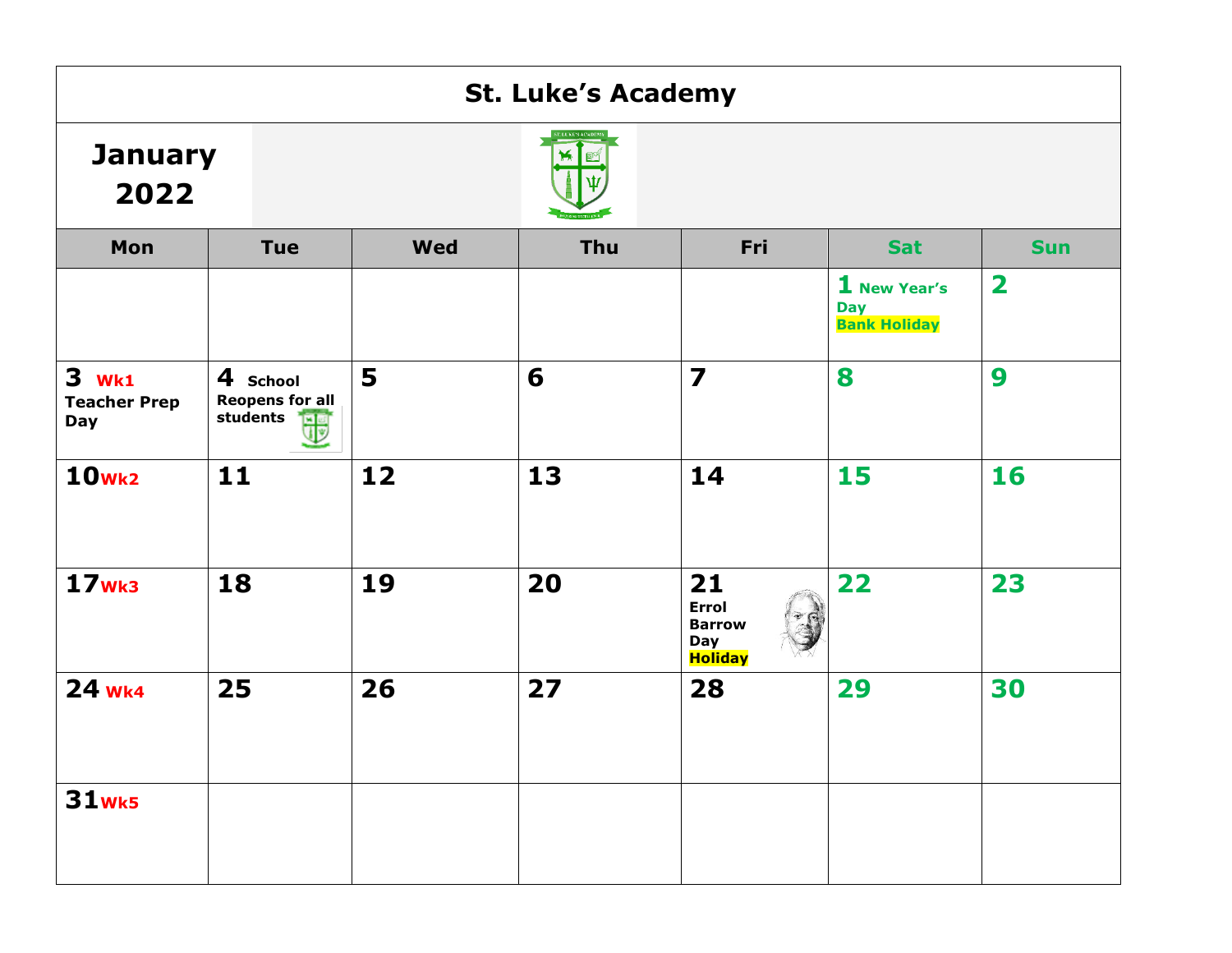| <b>St. Luke's Academy</b>                                             |                                         |                         |                         |     |            |            |  |  |
|-----------------------------------------------------------------------|-----------------------------------------|-------------------------|-------------------------|-----|------------|------------|--|--|
| <b>February</b><br>2022                                               |                                         |                         | <b>T. LUKE'S ACADEM</b> |     |            |            |  |  |
| Mon                                                                   | <b>Tue</b>                              | <b>Wed</b>              | Thu                     | Fri | <b>Sat</b> | <b>Sun</b> |  |  |
|                                                                       | 1 Chinese<br><b>New Year</b>            | $\overline{\mathbf{2}}$ | $\overline{\mathbf{3}}$ | 4   | 5          | 6          |  |  |
| 7 wk6                                                                 | 8                                       | 9                       | 10                      | 11  | 12         | 13         |  |  |
| 14 wk7<br><b>Mid Term</b><br><b>Holiday</b><br><b>Valentine's Day</b> | 15<br><b>Mid Term</b><br><b>Holiday</b> | 16                      | 17                      | 18  | 19         | 20         |  |  |
| <b>21wk8</b>                                                          | 22                                      | 23                      | 24                      | 25  | 26         | 27         |  |  |
| <b>28wk9</b>                                                          |                                         |                         |                         |     |            |            |  |  |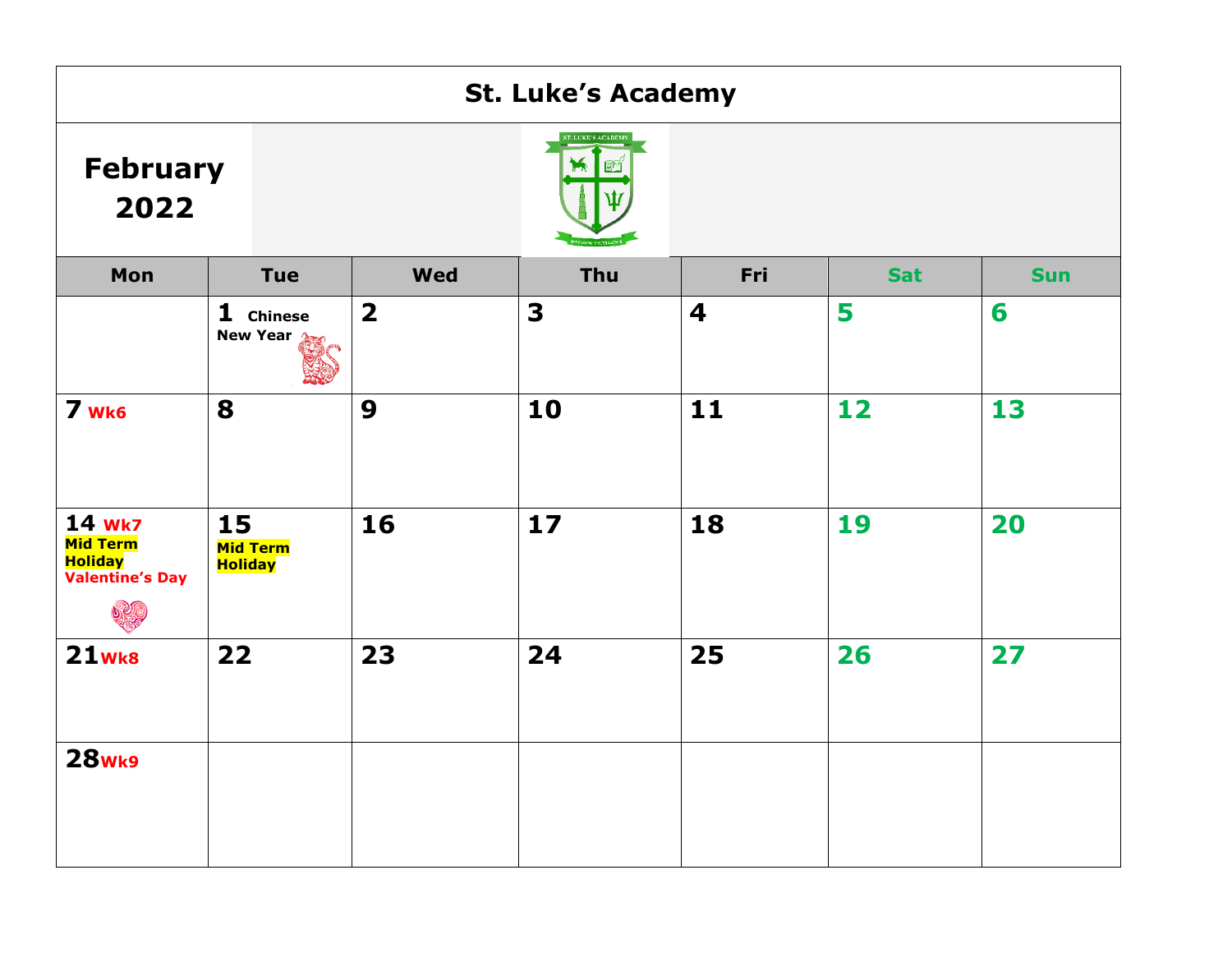| <b>St. Luke's Academy</b>           |              |                                                            |                           |      |            |            |  |  |
|-------------------------------------|--------------|------------------------------------------------------------|---------------------------|------|------------|------------|--|--|
| <b>March</b><br>2022                |              |                                                            |                           |      |            |            |  |  |
| Mon                                 | <b>Tue</b>   | <b>Wed</b>                                                 | Thu                       | Fri  | <b>Sat</b> | <b>Sun</b> |  |  |
|                                     | $\mathbf{1}$ | 2 Ash<br>ကြီး<br>Wednesday                                 | 3                         | 4    | 5          | 6          |  |  |
| <b>7wk10</b>                        | 8            | 9                                                          | 10                        | $11$ | 12         | 13         |  |  |
| $14$ <sub>Wk11</sub>                | 15           | 16                                                         | 17                        | 18   | 19         | 20         |  |  |
| $21$ Wk12<br><b>Crazy Socks day</b> | 22           | 23                                                         | 24                        | 25   | 26         | 27         |  |  |
| <b>28wk13</b>                       | 29           | 30 last day of<br>classes for all<br>3pm latest pick<br>up | 31<br><b>Easter Party</b> |      |            |            |  |  |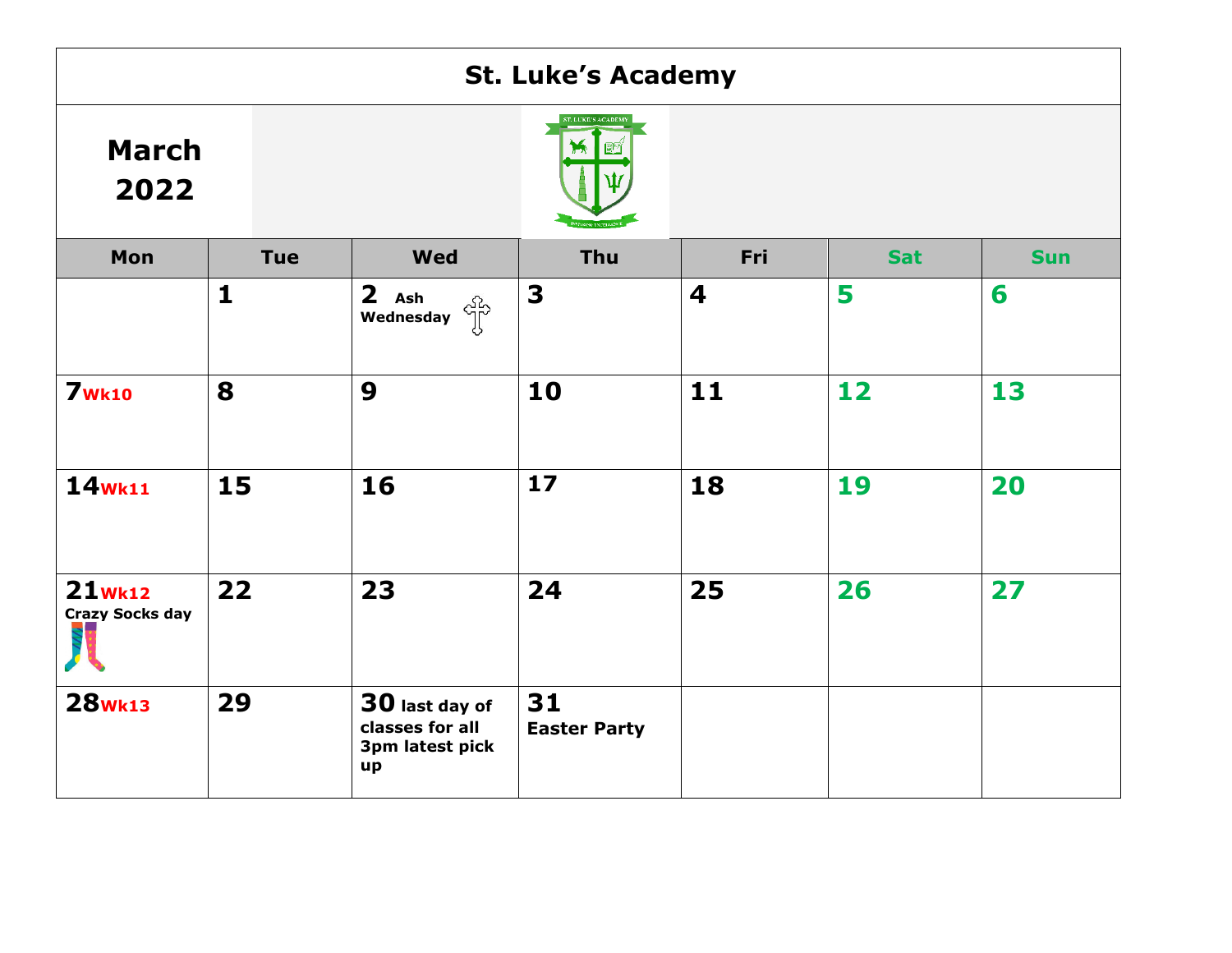|                                                             | <b>St. Luke's Academy</b>                                           |                                                                                     |                                                                          |                                                    |                         |                                      |  |  |  |
|-------------------------------------------------------------|---------------------------------------------------------------------|-------------------------------------------------------------------------------------|--------------------------------------------------------------------------|----------------------------------------------------|-------------------------|--------------------------------------|--|--|--|
| <b>April</b><br>2022                                        |                                                                     |                                                                                     |                                                                          |                                                    |                         |                                      |  |  |  |
| Mon                                                         | <b>Tue</b>                                                          | <b>Wed</b>                                                                          | <b>Thu</b>                                                               | Fri                                                | <b>Sat</b>              | <b>Sun</b>                           |  |  |  |
|                                                             |                                                                     |                                                                                     |                                                                          | $\mathbf{1}$<br><b>Staff Admin</b><br>Day          | $\overline{\mathbf{2}}$ | 3                                    |  |  |  |
| 4 J4 Easter<br><b>School</b><br>8am-12pm                    | 5 J4 Easter<br><b>School</b><br><b>8am-12pm</b><br><b>J4 Easter</b> | 6 J4 Easter<br><b>School</b><br>8am-12pm                                            | $\overline{\mathbf{z}}$<br><b>J4 Easter</b><br><b>School</b><br>8am-12pm | 8<br><b>J4 Easter</b><br><b>School</b><br>8am-12pm | 9                       | $10$ Palm Sunday                     |  |  |  |
| $11_{J4}$<br><b>Easter School</b><br>8am-12pm               | 12 <sub>14</sub><br><b>Easter</b><br><b>School</b><br>8am-12pm      | 13<br><b>J4 Easter</b><br><b>School</b><br>8am-12pm                                 | 14<br><b>J4 Easter</b><br><b>School</b><br>8am-12pm                      | 15                                                 | 16                      | 17<br><b>Easter</b><br><b>Sunday</b> |  |  |  |
| <b>18wk1</b><br><b>Easter Monday</b><br><b>Bank Holiday</b> | 19<br><b>Teacher</b><br>Prep                                        | 20 School<br><b>Reopens for all</b><br>students                                     | 21                                                                       | 22                                                 | 23                      | 24                                   |  |  |  |
| $25$ <sub>Wk2</sub>                                         | 26                                                                  | 27 Teacher<br>Appreciation 10<br>Day!<br><b>Thank</b><br>12:45pm<br>You<br>assembly | 28<br><b>National Heroes</b><br><b>Bank Day</b>                          | 29<br><b>arbor</b> Day                             | 30                      |                                      |  |  |  |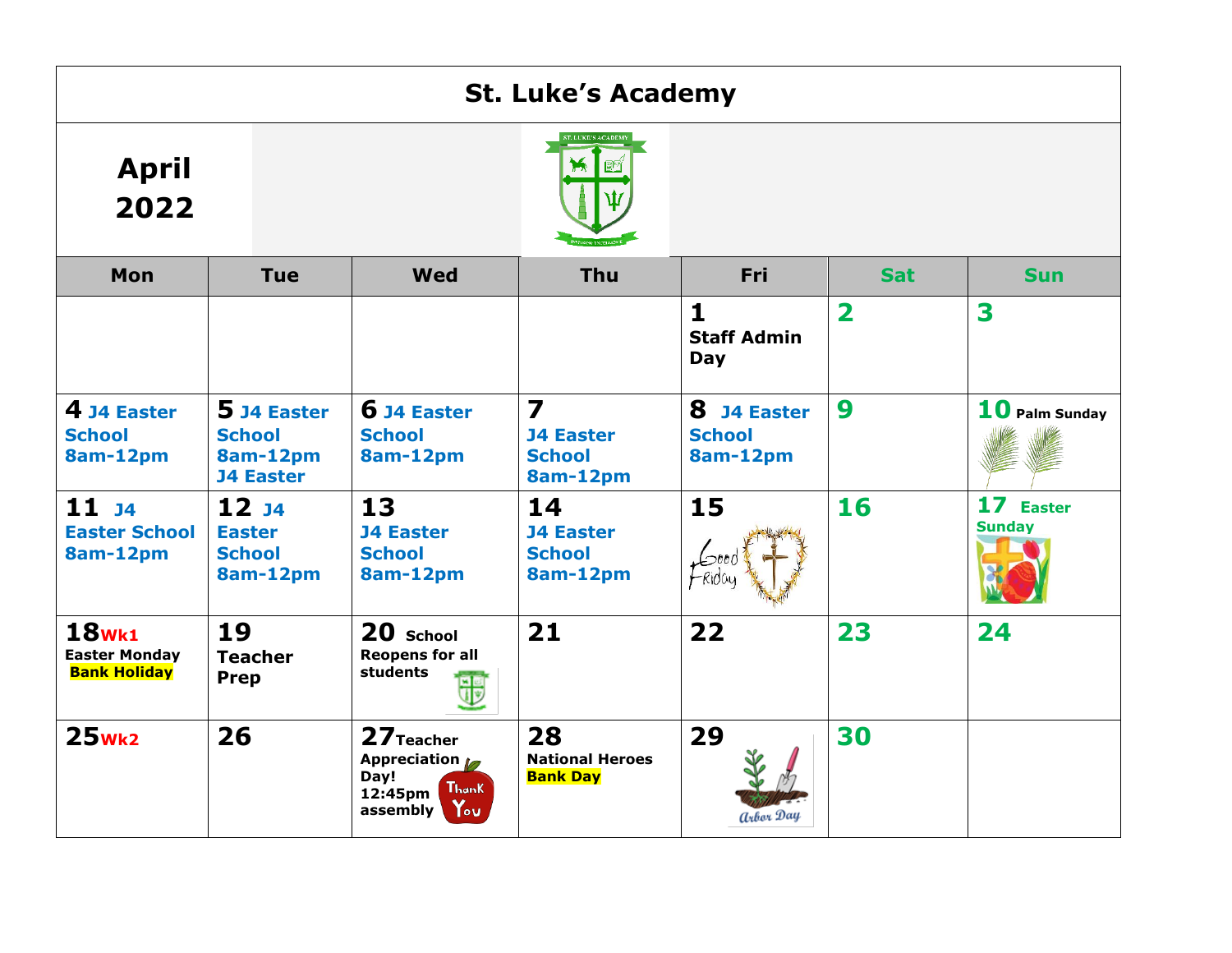|                                                                      |                                            |                                | <b>St. Luke's Academy</b>      |                                            |            |                       |  |  |  |
|----------------------------------------------------------------------|--------------------------------------------|--------------------------------|--------------------------------|--------------------------------------------|------------|-----------------------|--|--|--|
| <b>May</b><br>2022                                                   |                                            |                                |                                |                                            |            |                       |  |  |  |
| Mon                                                                  | <b>Tue</b>                                 | <b>Wed</b>                     | Thu                            | Fri                                        | <b>Sat</b> | <b>Sun</b>            |  |  |  |
|                                                                      |                                            |                                |                                |                                            |            | 1 May Day             |  |  |  |
| $2$ Wk 3<br><b>May Day</b><br><b>Observed</b><br><b>Bank Holiday</b> | $311+$<br><b>BSSEE</b>                     | $4$ J4 students- no<br>school  | $5$ J4 students-<br>no school  | $6$ J4 students-<br>no school              | 7          | <b>8</b> Mother's Day |  |  |  |
| <b>9</b> wk4                                                         | 10 <sub>34</sub><br>students- no<br>school | $11$ J4 students-<br>no school | $12$ J4 students-<br>no school | 13 <sub>34</sub><br>students- no<br>school | 14         | 15                    |  |  |  |
| <b>16 wk5</b>                                                        | $17$                                       | 18                             | 19                             | 20                                         | 21         | 22                    |  |  |  |
| 23 wk6                                                               | 24                                         | 25                             | 26                             | 27                                         | 28         | 29                    |  |  |  |
| <b>30 Wk7</b><br><b>Primary End of</b><br>year exams                 | 31 Primary<br><b>End of year</b><br>exams  |                                |                                |                                            |            |                       |  |  |  |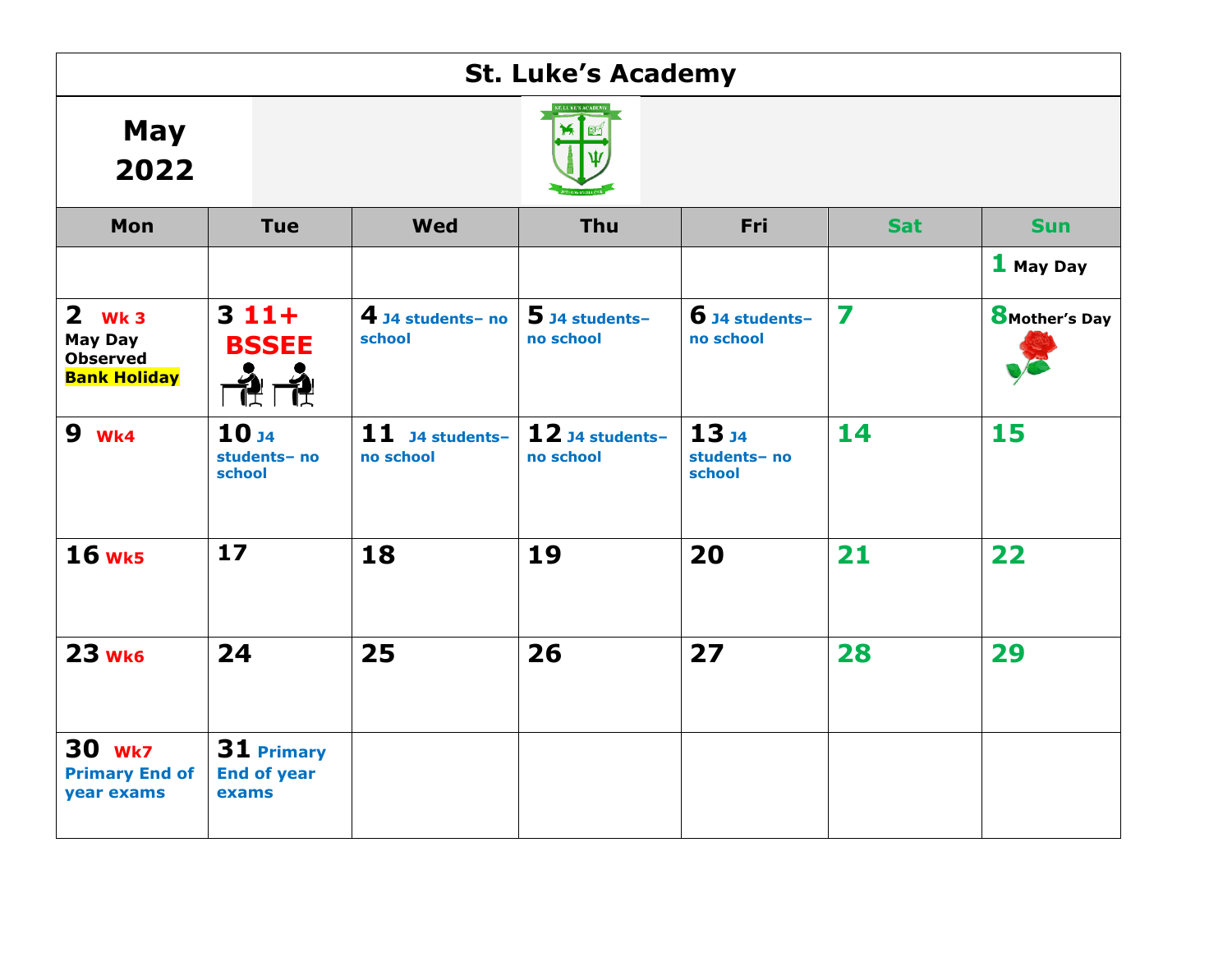| <b>St. Luke's Academy</b>                          |                                                |                                                       |                                                           |                                            |            |                    |  |  |
|----------------------------------------------------|------------------------------------------------|-------------------------------------------------------|-----------------------------------------------------------|--------------------------------------------|------------|--------------------|--|--|
| <b>June</b><br>2022                                |                                                |                                                       |                                                           |                                            |            |                    |  |  |
| <b>Mon</b>                                         | <b>Tue</b>                                     | <b>Wed</b>                                            | <b>Thu</b>                                                | <b>Fri</b>                                 | <b>Sat</b> | <b>Sun</b>         |  |  |
|                                                    |                                                | 1 Primary End<br>of year exams                        | 2 Primary End<br>of year exams                            | 3 Primary<br><b>End of year</b><br>exams   | 4          | 5                  |  |  |
| 6 Wk8<br><b>Whit Monday</b><br><b>Bank Holiday</b> | $\overline{\mathbf{z}}$                        | 8                                                     | 9                                                         | 10                                         | 11         | 12                 |  |  |
| $13$ Wk9                                           | 14                                             | 15                                                    | 16                                                        | 17<br><b>WACKY</b><br>DAY                  | 18         | 19 Father's<br>Day |  |  |
| <b>20 Wk10</b>                                     | 21<br><b>International</b><br>Day Of Yoga<br>₩ | 22                                                    | 23                                                        | 24 St. Luke's<br><b>World Culture Day!</b> | 25         | 26                 |  |  |
| 27 wk11                                            | 28                                             | 29<br>Last Day of<br>school - 12pm<br>pick up for all | 30 Primary<br><b>Reports &amp;</b><br><b>Prize Giving</b> | Summer                                     |            |                    |  |  |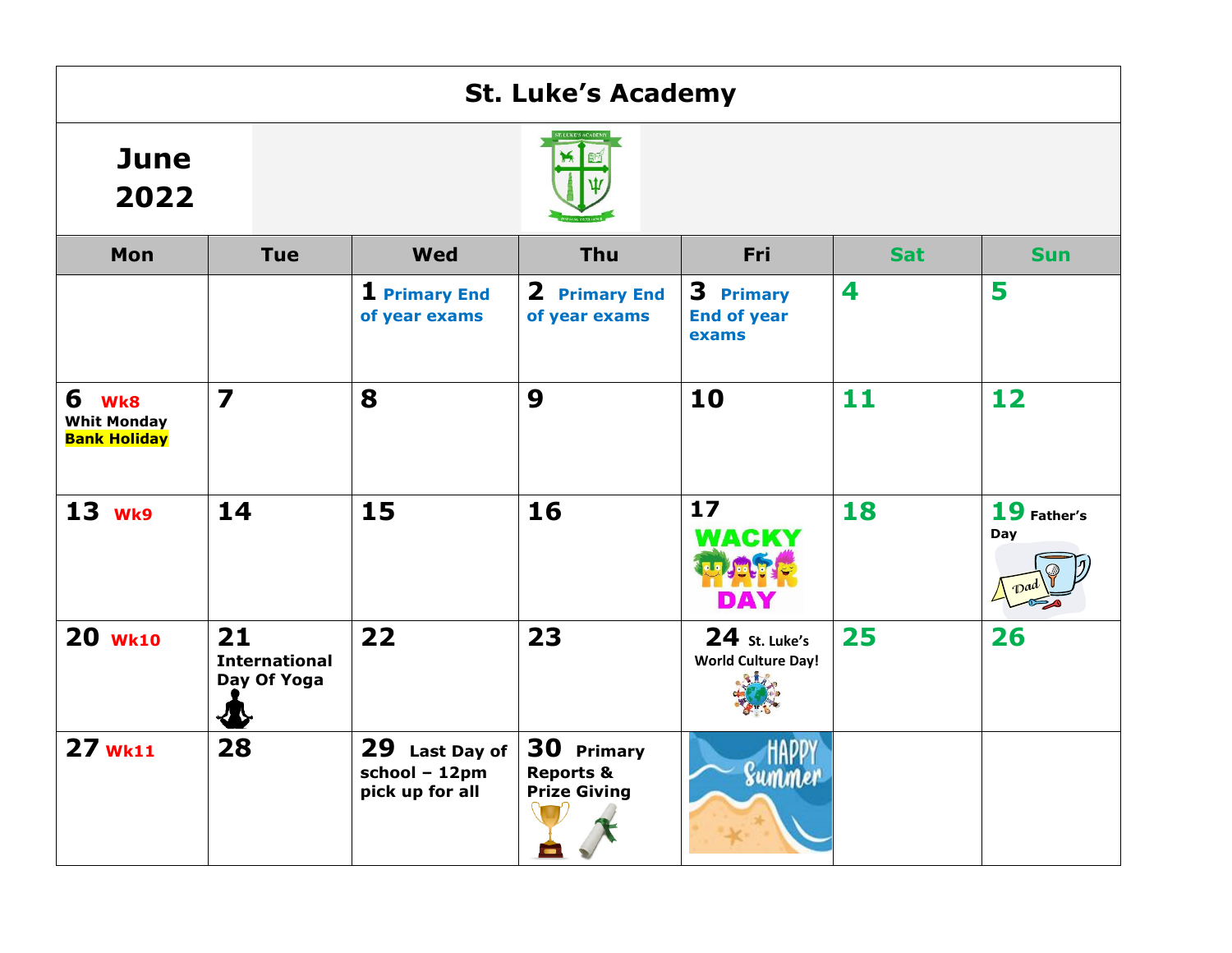|                                          | <b>St. Luke's Academy</b> |            |                           |              |                         |            |  |  |  |
|------------------------------------------|---------------------------|------------|---------------------------|--------------|-------------------------|------------|--|--|--|
| July<br>2022                             |                           |            | <b>ST. LUKE'S ACADEMY</b> |              |                         |            |  |  |  |
| Mon                                      | <b>Tue</b>                | <b>Wed</b> | Thu                       | Fri          | <b>Sat</b>              | <b>Sun</b> |  |  |  |
|                                          |                           |            |                           | $\mathbf{1}$ | $\overline{\mathbf{2}}$ | 3          |  |  |  |
| 4 <sub>USA</sub><br><b>Independence!</b> | 5                         | 6          | $\overline{\mathbf{z}}$   | 8            | $\boldsymbol{9}$        | 10         |  |  |  |
| 11                                       | 12                        | 13         | 14                        | 15           | 16                      | $17$       |  |  |  |
| 18                                       | 19                        | 20         | 21                        | 22           | 23                      | 24         |  |  |  |
| 25                                       | 26                        | 27         | 28                        | 29           | 30                      | 31         |  |  |  |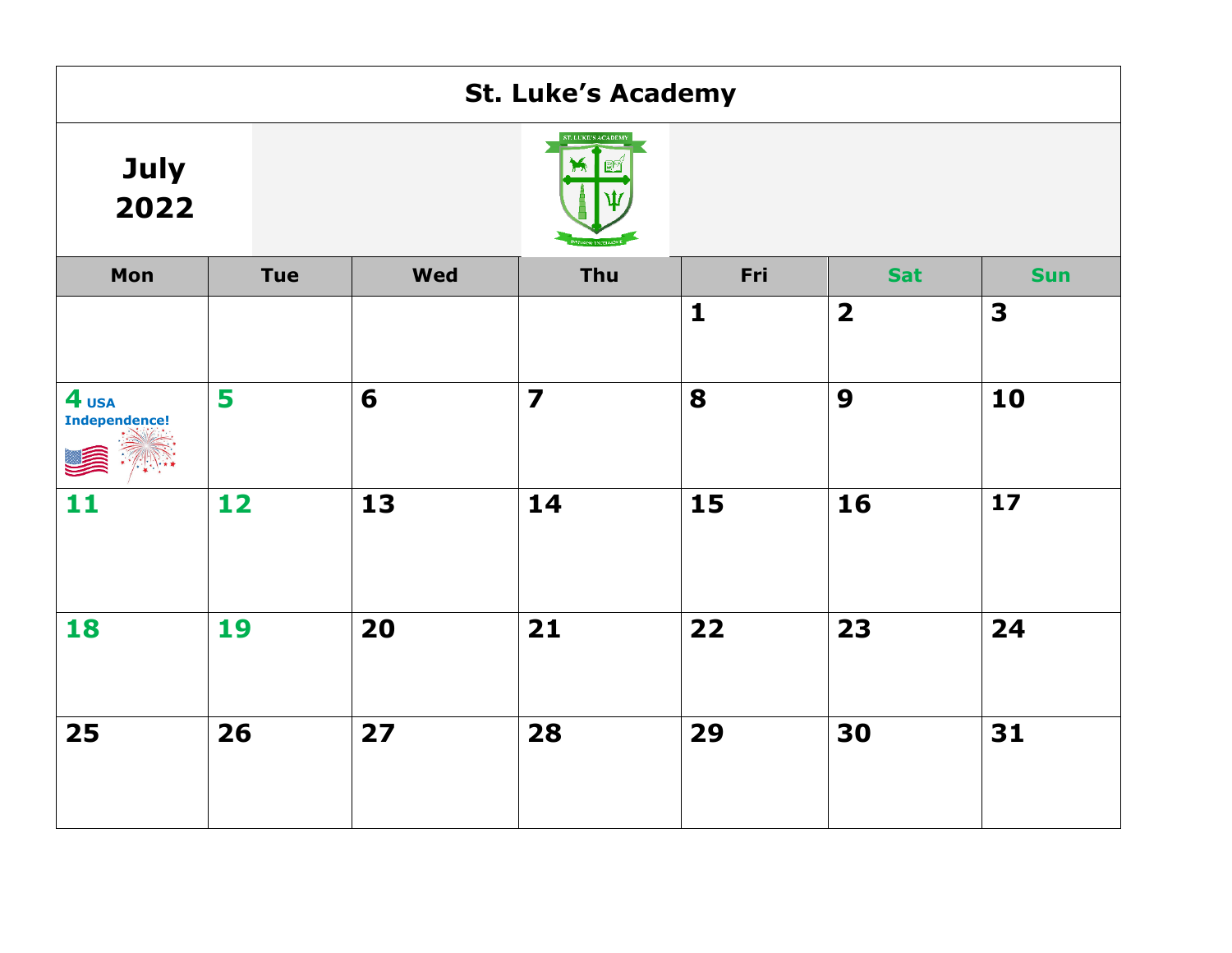| <b>St. Luke's Academy</b> |                                                                      |            |                         |     |            |            |  |  |  |
|---------------------------|----------------------------------------------------------------------|------------|-------------------------|-----|------------|------------|--|--|--|
| <b>August</b><br>2022     |                                                                      | X          |                         |     |            |            |  |  |  |
| Mon                       | <b>Tue</b>                                                           | <b>Wed</b> | Thu                     | Fri | <b>Sat</b> | <b>Sun</b> |  |  |  |
| 1<br><b>Kadooment</b>     | $\overline{\mathbf{2}}$<br><b>Emancipation</b><br>Day Holiday<br>500 | 3          | $\overline{\mathbf{4}}$ | 5   | 6          | 7          |  |  |  |
| 8                         | 9                                                                    | 10         | $\mathbf{11}$           | 12  | 13         | 14         |  |  |  |
| 15                        | 16                                                                   | 17         | 18                      | 19  | 20         | 21         |  |  |  |
| 22                        | 23                                                                   | 24         | 25                      | 26  | 27         | 28         |  |  |  |
| 29                        | 30                                                                   | 31         |                         |     |            |            |  |  |  |